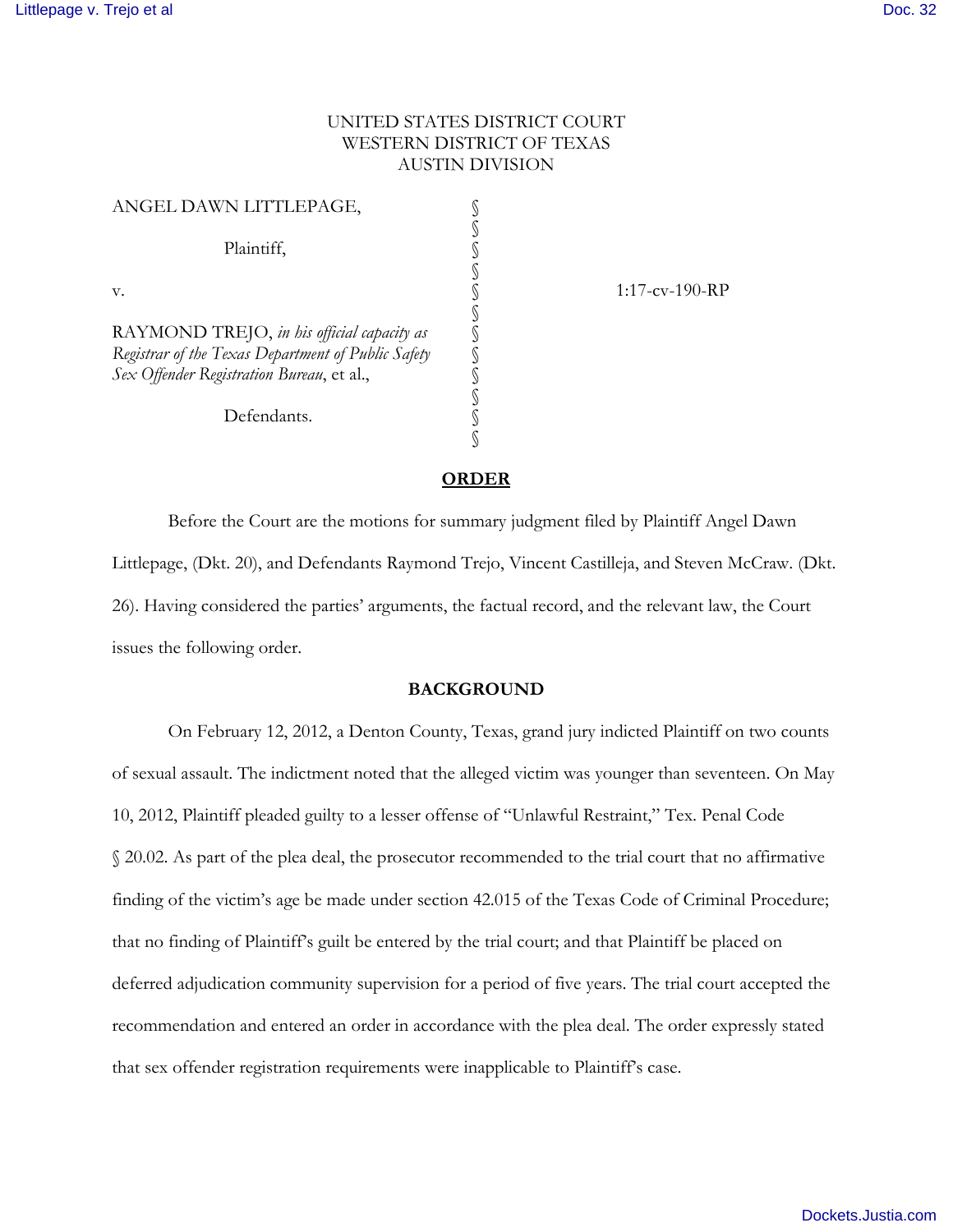In February 2017, an official with the Sex Offender Registration Bureau of the Texas Department of Public Safety ("DPS") notified the Denton County Adult Community Supervision Department that Plaintiff was required to register as a sex offender. Defendant Raymond Trejo, the Registrar of the Sex Offender Registration Bureau, allegedly communicated to the officials in Denton County his opinion that Plaintiff should be required to register as a sex offender.

 On February 17, 2017, Thomas Daniels, a probation officer, met with Plaintiff and informed her that she was required to register as a sex offender. He directed Plaintiff to fill out various registration forms. Plaintiff completed the forms, but alleges that she did so out of fear that she would lose her community supervision or that she would be arrested and charged with a felony if she refused. Daniels transmitted these documents to Defendant Trejo and to Susan Case, who is a Special Assistant to Defendant Gainesville, Texas, Chief of Police Kevin Phillips.<sup>[1](#page-1-0)</sup> Case is in charge of sex offender registration for residents of Gainesville, Texas.

 Plaintiff retained counsel around March 1, 2017. Plaintiff's counsel contacted a variety of attorneys and officials about Plaintiff's situation. As a result of his efforts to have Plaintiff's registration paperwork rescinded, Plaintiff received assurances that neither the Denton County Adult Community Supervision Department nor Denton County prosecutors would seek to revoke her community supervision. Nonetheless, by that time, Plaintiff's name, picture, and address had been published on the DPS's online sex offender registry. Further, counsel for Plaintiff had been informed that investigators at the Gainesville Police Department were proceeding with their intent to arrest and charge Plaintiff for failure to register as a sex offender.

On March 3, 2017, Plaintiff filed a complaint in this Court alleging that Defendants have violated her procedural due process rights under the Fourteenth Amendment. She simultaneously filed an application for a temporary restraining order. Plaintiff sought an order preventing her arrest l

<span id="page-1-0"></span><sup>&</sup>lt;sup>1</sup> Though Plaintiff named Chief Kevin Philips as a defendant, she seeks no relief against him in her motion for summary judgment.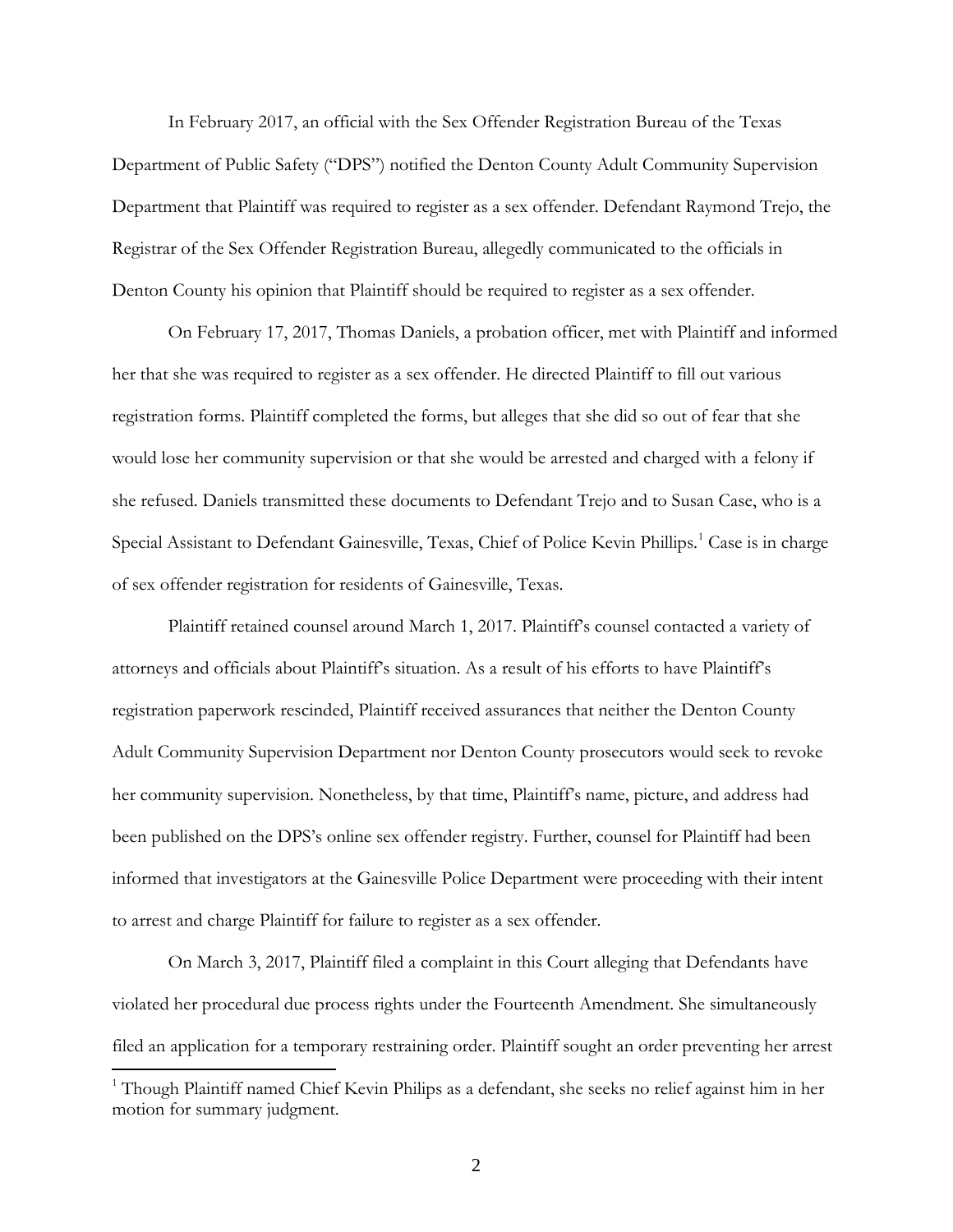for failure to register and requiring the removal of Plaintiff's information from the online sex offender database, among other relief. The Court granted Plaintiff's application on the same day, and later granted a preliminary injunction extending the relief during the pendency of this case. Defendants did not oppose the entry of the injunction.

 Plaintiff filed her motion for summary judgment on March 23, 2017. She seeks injunctive and declaratory relief along with nominal damages. Defendants filed their motion for summary judgment on May 18, 2016, raising the same arguments they asserted in opposition to Plaintiff's motion.

# **LEGAL STANDARD**

 Summary judgment is appropriate under Rule 56 of the Federal Rules of Civil Procedure only "if the movant shows there is no genuine dispute as to any material fact and that the movant is entitled to judgment as a matter of law." Fed. R. Civ. P. 56(a). A dispute is genuine only if the evidence is such that a reasonable jury could return a verdict for the nonmoving party. *Anderson v. Liberty Lobby, Inc.*, 477 U.S. 242, 254 (1986). "A fact issue is 'material' if its resolution could affect the outcome of the action." *Poole v. City of Shreveport*, 691 F.3d 624, 627 (5th Cir. 2012).

 The party moving for summary judgment bears the initial burden of "informing the district court of the basis for its motion, and identifying those portions of [the record] which it believes demonstrate the absence of a genuine issue of material fact." *Celotex Corp. v. Catrett*, 477 U.S. 317, 323 (1986). "[T]he moving party may [also] meet its burden by simply pointing to an absence of evidence to support the nonmoving party's case." *Boudreaux v. Swift Transp. Co*., 402 F.3d 536, 544 (5th Cir. 2005). The burden then shifts to the nonmoving party to establish the existence of a genuine issue for trial. *Matsushita Elec. Indus. Co., Ltd. v. Zenith Radio Corp.*, 475 U.S. 574, 585–87 (1986); *Wise v. E.I. Dupont de Nemours & Co.*, 58 F.3d 193, 195 (5th Cir. 1995). After the non-movant has been given the opportunity to raise a genuine factual issue, if no reasonable juror could find for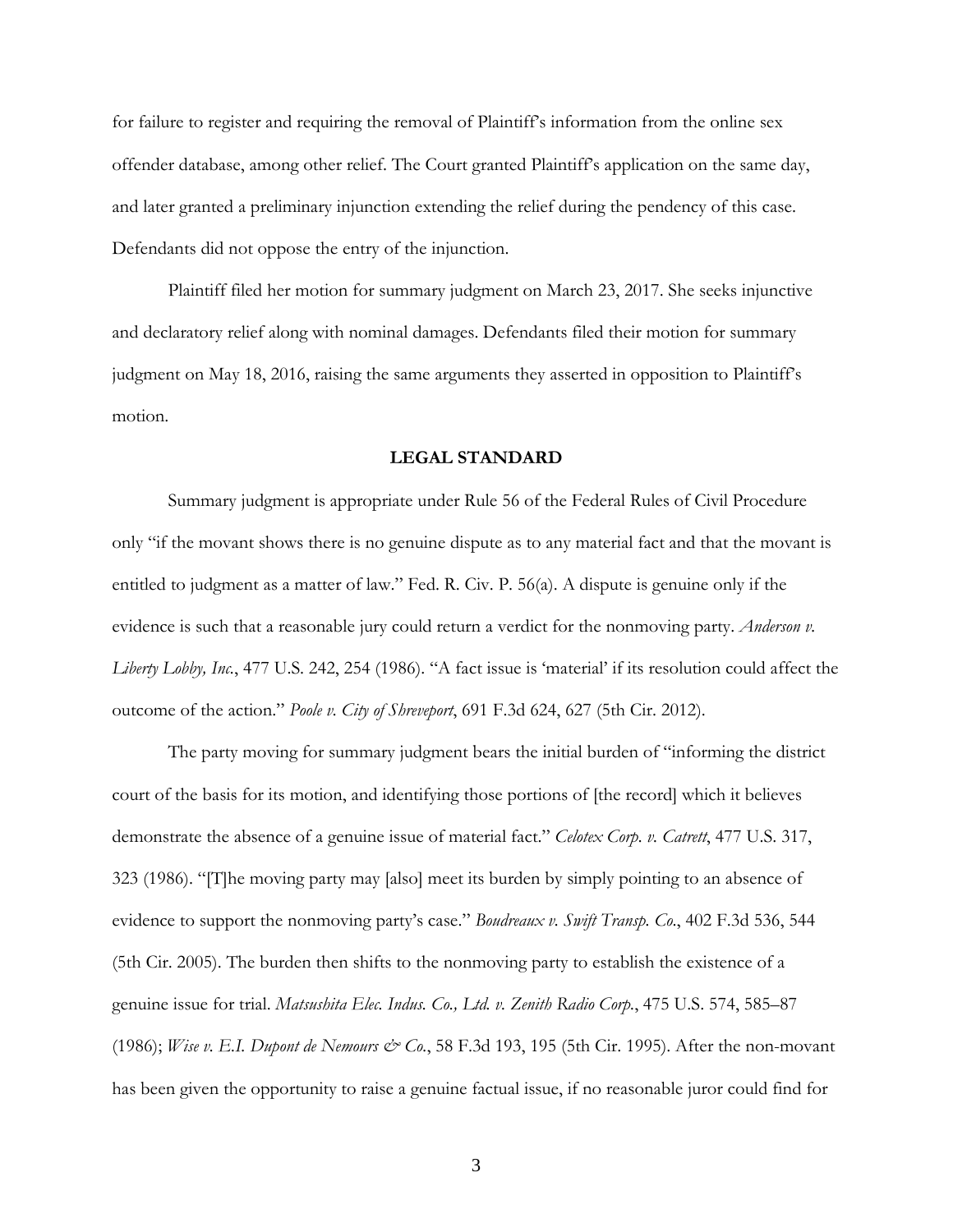the non-movant, summary judgment will be granted. *Miss. River Basin Alliance v. Westphal,* 230 F.3d 170, 175 (5th Cir. 2000). The court will view the summary judgment evidence in the light most favorable to the non-movant. *Rosado v. Deters*, 5 F.3d 119, 123 (5th Cir. 1993).

## **DISCUSSION**

Of primary importance in this matter is whether Plaintiff has a reportable conviction or adjudication under the Texas Sex Offender Registration Act. The Court considers this question before proceeding to the constitutional issues raised in Plaintiff's motion.

#### **1. Reportable Conviction or Adjudication**

 $\overline{a}$ 

The Texas Sex Offender Registration Act ("SORA"), Tex. Code Crim. Proc. Ann. art. 62.001 *et seq.*, requires each individual with a "reportable conviction or adjudication" to register as a sex offender with a local law enforcement authority. *Id.* art. 62.051. SORA includes within its definition of reportable convictions a violation of section 20.02 of the Texas Penal Code, criminalizing unlawful restraint. A conviction or adjudication under that statute qualifies as a reportable if, and only if, either "the judgment in the case contains an affirmative finding under Article 4[2](#page-3-0).015"<sup>2</sup> or if "the order in the hearing or the papers in the case contain an affirmative finding that the victim or intended victim was younger than 17 years of age." *Id.* art. 62.001(5)(E).

 It is undisputed that Plaintiff has pleaded guilty to the crime of unlawful restraint under section 20.02. Her adjudication is therefore reportable under article 62.051 if there has been a finding under article 42.015 or if the papers in the case contain an affirmative finding that the victim was under seventeen years of age. The judge presiding over Plaintiff's trial did not make a finding as to the victim's age. (Pl.'s Ex. 3, Dkt. 20, at 53 (noting victim's age as " $N/A$ ")). However, the indictment charged that the victim was a child under the age of seventeen. (Pl.'s Ex. 2, Dkt. 20, at

<span id="page-3-0"></span><sup>&</sup>lt;sup>2</sup> Article 42.015 of the Code of Criminal Procedure requires the judge presiding over a trial of an offense of unlawful restraint to make an affirmative finding of fact, and to enter the finding in the judgment, if the judge determines that the victim was under the age of 17 at the time of the offense.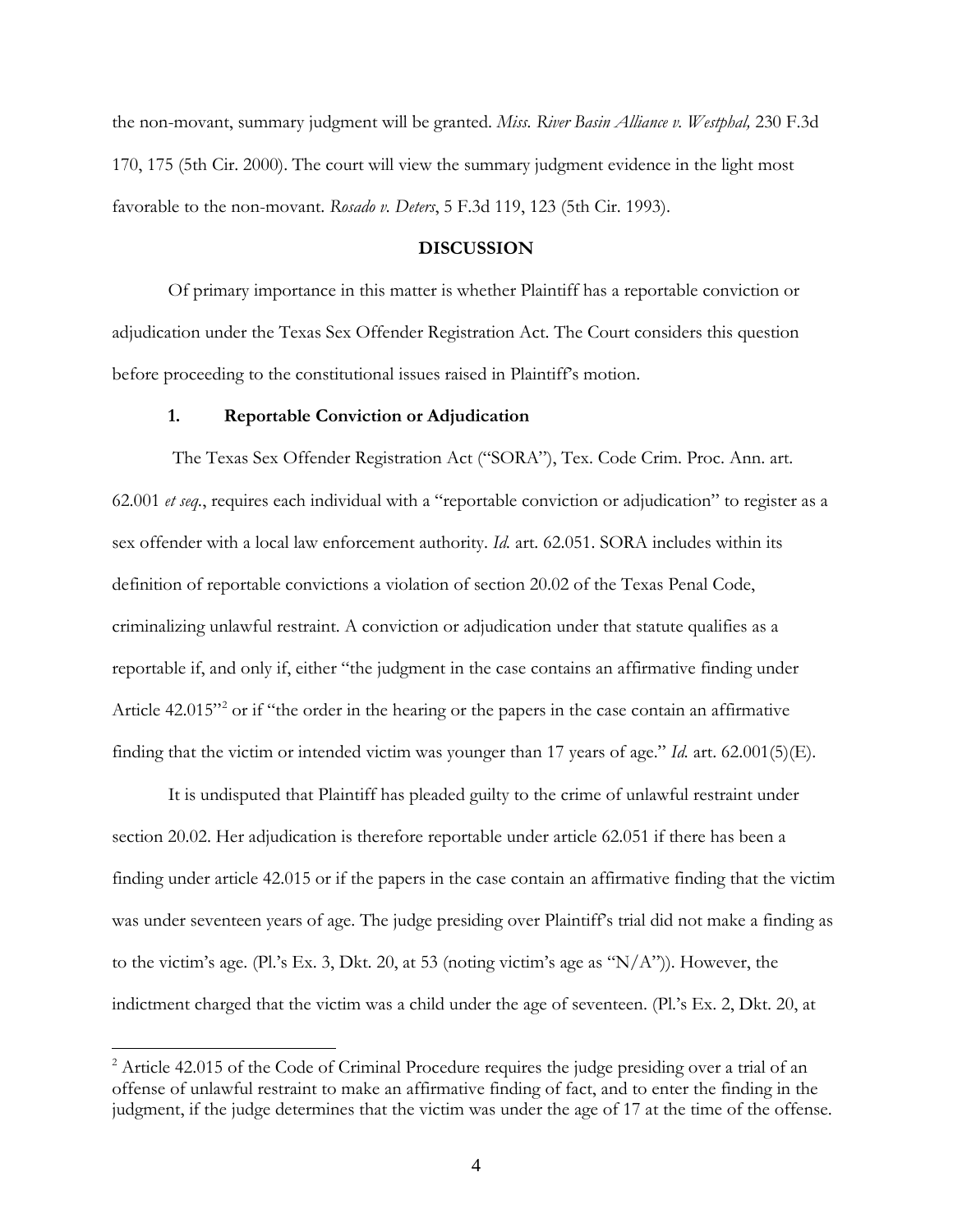51). Defendants argue that the indictment satisfies SORA's requirement that there be an "affirmative finding" of the victim's age in a "paper in the case."

 The Court disagrees. Statements included in the indictment are not "affirmative findings." They are allegations. Tex. Code Crim. Proc. Ann. art. 21.01 ("An 'indictment' is the written statement of a grand jury accusing a person therein named of some act or omission which, by law, is declared to be an offense."). "A grand jury is to return a true bill when it determines that there is probable cause to believe that the accused committed the offense." *Harris Cty. Dist. Attorney's Office v. R.R.R.*, 928 S.W.2d 260, 264 (Tex. App. 1996). In other words, the indictment finds that there is probable cause to believe that a fact exists; it does not affirmatively find the fact is so. The suggestion that the state may impose a lifetime regime of sex offender registration based on the accusations of an indictment alone is an astonishing one. Fortunately, however, the suggestion is unsupported by Texas law.

The Texas Court of Criminal Appeals examined a trial judge's finding of a victim's age under article 42.015 in *Anthony v. State*, 494 S.W.3d 106 (Tex. Cim. App. 2016), and its treatment of that finding is instructive. In that case, the indictment alleged that the defendant committed the crime of aggravated sexual assault<sup>[3](#page-4-0)</sup> against a child who was younger than fourteen years old. *Id*. at 108. The defendant pleaded guilty to the crime and was placed on deferred adjudication. *Id.* The trial judge noted in the deferred-adjudication order that the victim was three years old at the time of the crime. *Id.* One issue before the Court of Criminal Appeals was whether the trial court had the authority to place the defendant on deferred adjudication under article 42.12 of the Code of Criminal Procedure, given the judge's determination of the victim's age. That statute provides that individuals are ineligible for community supervision if they are sentenced to a term of imprisonment that exceeds

 $\overline{a}$ 

<span id="page-4-0"></span><sup>&</sup>lt;sup>3</sup> Aggravated sexual assault is considered a "sexually violent offense" under article 62.001 of the Texas Code of Criminal Procedure, thus triggering the duty of the trial judge under article 42.015 to make an affirmative finding of the victim's age upon determination that the victim was younger than fourteen.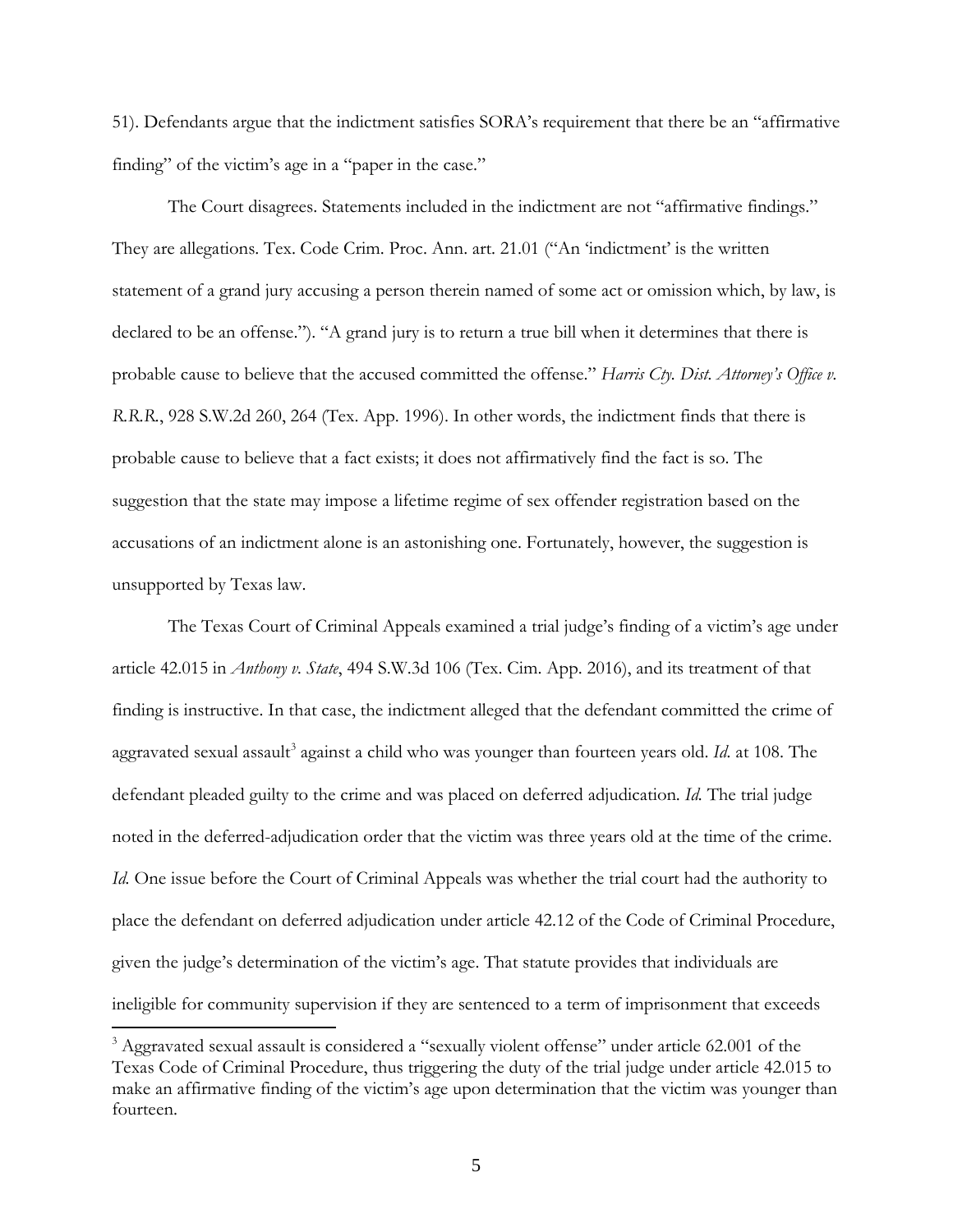ten years, and the minimum sentence aggravated sexual assault is twenty-five years if the victim is younger than six. Tex. Penal Code § 22.02(f).

 The court concluded that the defendant was eligible for community supervision notwithstanding the judge's finding in the order. "Other than the notation that the victim was three years old," the court stated, "the record contains no other indication that any of the parties intended to punish the [crime] under § 22.021(f)." *Anthony*, 494 S.W.3d at 108. "Even if the finding is accurate," the court continued, "it has no support in the record. There is no confession, stipulation, admission, or evidence in the record permitting the judge to find that the victim was three years old at the time of the assault." *Id.* The court struck from the trial court's order the finding that the victim was three years old and reformed it to reflect an amended finding under article 42.015 that the child was under fourteen—a fact which the defendant admitted. *Id.*

*Anthony* thus demonstrates that an "affirmative finding" is not found merely where some "paper in the case" makes note of a fact. Rather, the finding must have some support in the factual record. *See id.* This comports with the ordinary understanding of the term "finding of fact": "[a] determination by a judge, jury, or administrative agency of a fact supported by the evidence in the record." Finding of Fact, Black's Law Dictionary (10th ed. 2014). [4](#page-5-0) This Court thus concludes that an "affirmative finding" under article 62.001(5)(E) does not encompass the probable cause determinations of a grand jury that have no further discernible support in the "papers in the case." *See* Tex. Code Crim. Proc. art. 62.001(5)(E).

Turning to the case at hand, it is clear that Plaintiff's adjudication is not reportable under 62.001 because there has been no "affirmative finding" of the victim's age. She is therefore not compelled under SORA to register as a sex offender.

 $\overline{a}$ 

<span id="page-5-0"></span><sup>&</sup>lt;sup>4</sup> The relevant statutes use "affirmative finding of fact" and "affirmative finding" interchangeably. *See* Tex. Code Crim. Proc. Ann. arts. 42.015, 42.017 ("[T]he judge shall make an *affirmative finding of fact* and enter the *affirmative finding* in the judgment . . . .").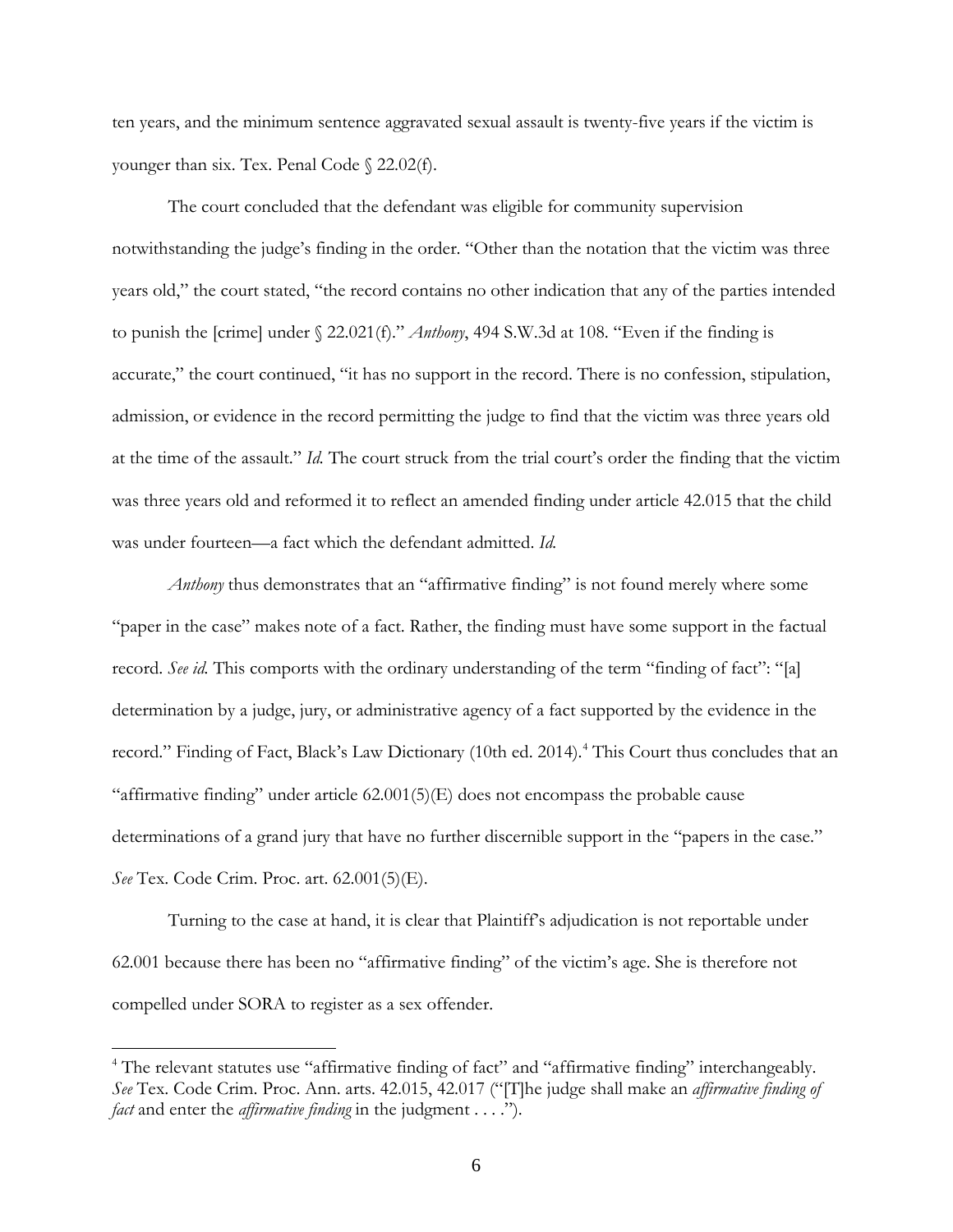### **2. Constitutional Violation**

 Having resolved the preliminary issue of SORA's application to Plaintiff, the Court next considers whether Plaintiff has established her claim under 42 U.S.C. § 1983 alleging a violation of her procedural due process rights. To do so, Plaintiff must demonstrate that the defendants violated her constitutional right to due process while acting under color of state law. *West v. Atkins*, 487 U.S. 42, 48 (1988).

### **A. Procedural Due Process Violation**

 Courts examine procedural due process claims under a two-step inquiry. *Coleman v. Dretke*, 395 F.3d 216, 221 (5th Cir. 2004). The first question here is whether Plaintiff has a liberty interest in being free of sex offender registration requirements. *See id.* If so, the Court must then determine whether Plaintiff received constitutionally adequate process before the requirements were imposed. *Id.*

 The Plaintiff undoubtedly has a liberty interest in being free of sex offender registration requirements. Sex offender designation is highly stigmatizing. Plaintiff, who has never been convicted of a sex crime, would have her name, picture, and address publicly available on a state website designed to alert the community to the presence of dangerous individuals. Tex. Code Crim. Proc. Ann. art. 62.005. Along with this stigma comes a host of other obligations and restrictions. For example, Plaintiff would be compelled to report to a local authority for registration. *Id.* art. 62.051. She would have to inform local officials of any intent to change residences, or if she regularly visits another location. *Id.* arts. 62.055, 62.059. She would also be required to renew her driver's license annually for the rest of her life, and provide a DNA specimen to law enforcement on request. *Id.* arts. 62.060, 62.061. Her employment opportunities would also be restricted. *Id.* art 62.063. This is to say nothing of any additional restrictions the designation might trigger under local ordinances. It is impossible to conclude that these restrictions and obligations, coupled with the

7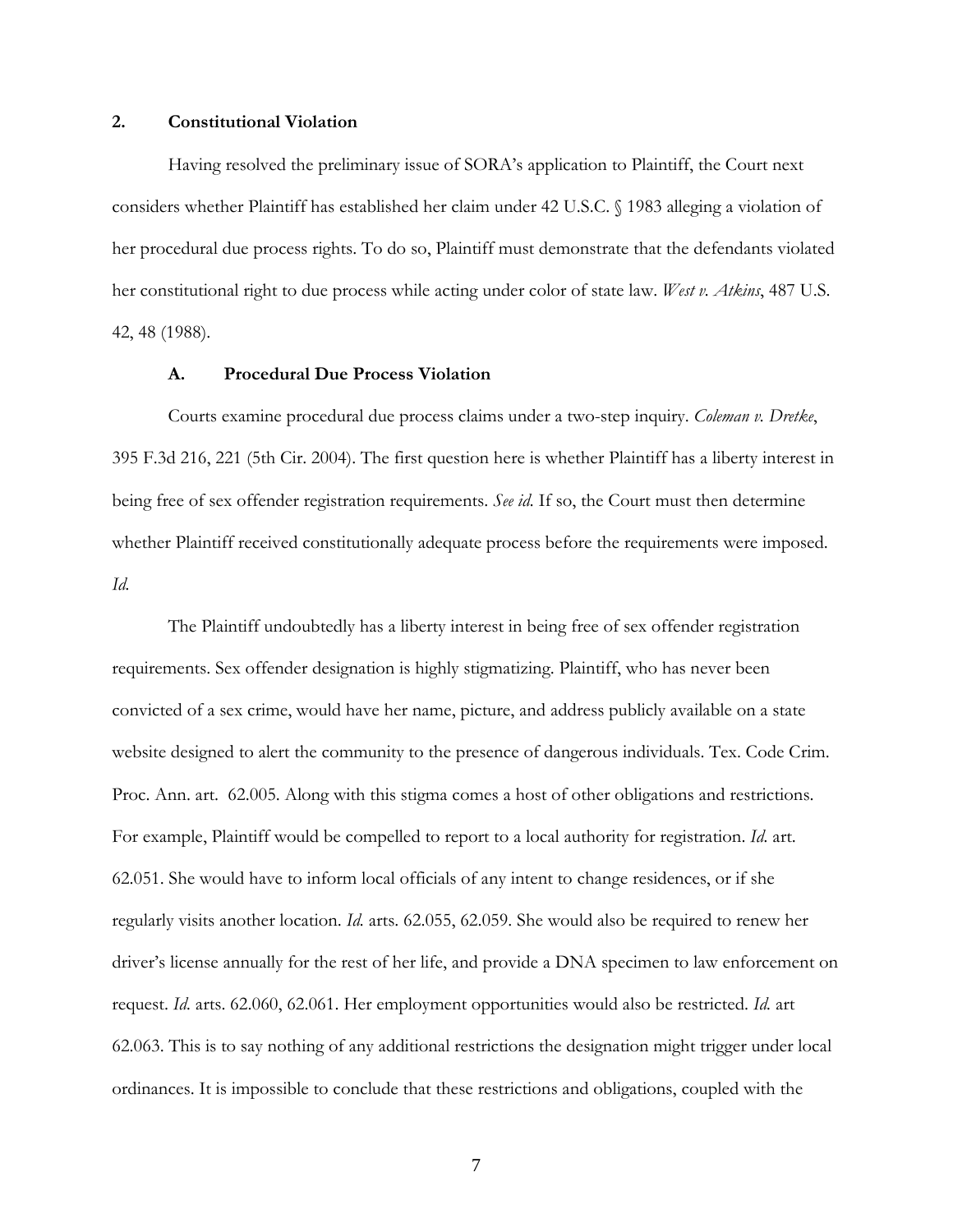intense stigma of being labeled a sexual predator, fail to implicate Plaintiff's liberty interest under the Fourteenth Amendment. *See Coleman*, 395 F.3d at 221–23.

 Having determined that Plaintiff has a constitutionally protected liberty interest in being free of sex offender registration requirements, the Court next considers whether Plaintiff received constitutionally adequate process. Defendants argue that Plaintiff's obligation to register stems solely from her adjudication, and that she received all necessary process by virtue of her criminal trial. However, the Court has concluded that Plaintiff has no obligation to register owing to her adjudication. She has not been convicted of a sex offense, and thus must be afforded some additional process beyond her initial trial. *See id.* Plaintiff's evidence establishes that she was not afforded notice of the State's intent to impose registration requirements, nor was she afforded a pre-deprivation opportunity to challenge the designation. (Littlepage Aff., Dkt. 20, at 46).<sup>[5](#page-7-0)</sup> Defendants have not countered this evidence with anything tending to show that she received any process at all. Nor is the Court aware of any post-deprivation means of challenging the designation, and, in any case, Defendants do not contend that pre-deprivation process was impractical. *See Gilbert v. Homar*, 520 U.S. 924, 930 (1997) ("[W]here a State must act quickly, or where it would be impractical to provide predeprivation process, postdeprivation process satisfies the requirements of the Due Process Clause.").

The evidence before the Court thus easily establishes that Plaintiff has been deprived of a liberty interest without due process of law.

### **B. Under Color of State Law**

 The Court next considers whether the Defendants caused the deprivation while acting under color of state law. There is no genuine dispute that this element is satisfied. DPS, the agency over which Defendant Steven McCraw presides, and in particular its Sex Offender Registration Bureau, l

<span id="page-7-0"></span><sup>5</sup> The Court does not rely on the objected-to portions of Plaintiff's affidavit. (*See* Mot. Strike, Dkt. 24, at 4).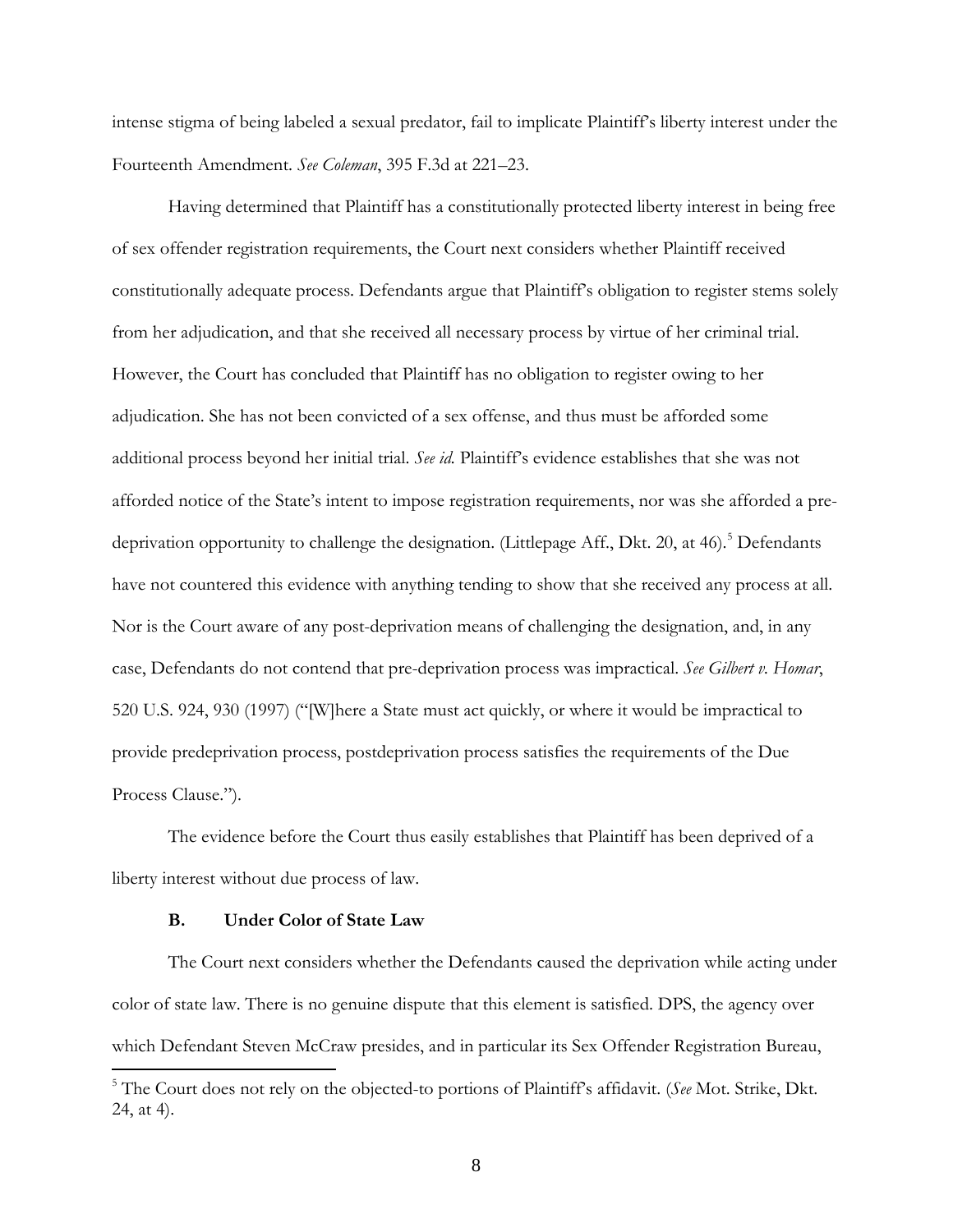which Defendant Castilleja controls, is the agency tasked with administering SORA. *See* Tex. Coode Crim. Proc. Ann. art. 62.010. Additionally Defendants' own evidence establishes that Plaintiff was deemed subject to SORA's requirements on the advice of Defendant Trejo, the registrar of the Sex Offender Registration Bureau, acting within the scope of his official duties. (Jan. 27 Trejo Email, Dkt. 20-2, at 4).

 Defendants suggest that they did not cause Plaintiff's deprivation because they have no authority to designate her as a sex offender. (Def.'s Resp. Dkt. 25, at 13). This may be true in form, but certainly not in substance. Defendants in fact have the statutory authority to make determinations about whether a person is required to register under SORA. *See* Tex. Code Crim. Proc. Ann. arts. 62.003 & 62.006. And Defendant Trejo made his determination on Plaintiff's requirement to register pursuant to this statutory authority. *See id.* art. 62.006. It is not subject to reasonable dispute that this determination was the cause of the deprivations Plaintiff alleges.

The Court therefore finds the requirement of state action satisfied.

# **2. Remedy**

Having determined that the evidence substantiates Plaintiff's allegations of an unlawful deprivation of due process, the Court considers the remedies Plaintiff seeks.

# **A. Challenge to article 62.001(5)(E)**

Plaintiff seeks a determination that article  $(62.001(5)(E)$ —including unlawful restraint as a reportable sex crime—is unconstitutional both facially and as applied to her. According to Plaintiff, the statute is unconstitutional because it subjects individuals to sex offender registration requirements without a finding that the individual presents a threat to society by virtue of a lack of sexual control. *See Coleman*, 395 F.3d at 225 ("The Department may condition Coleman's parole on sex offender registration and therapy only if he is determined to constitute a threat to society by reason of his lack of sexual control."). However, the Court has determined that Plaintiff's conviction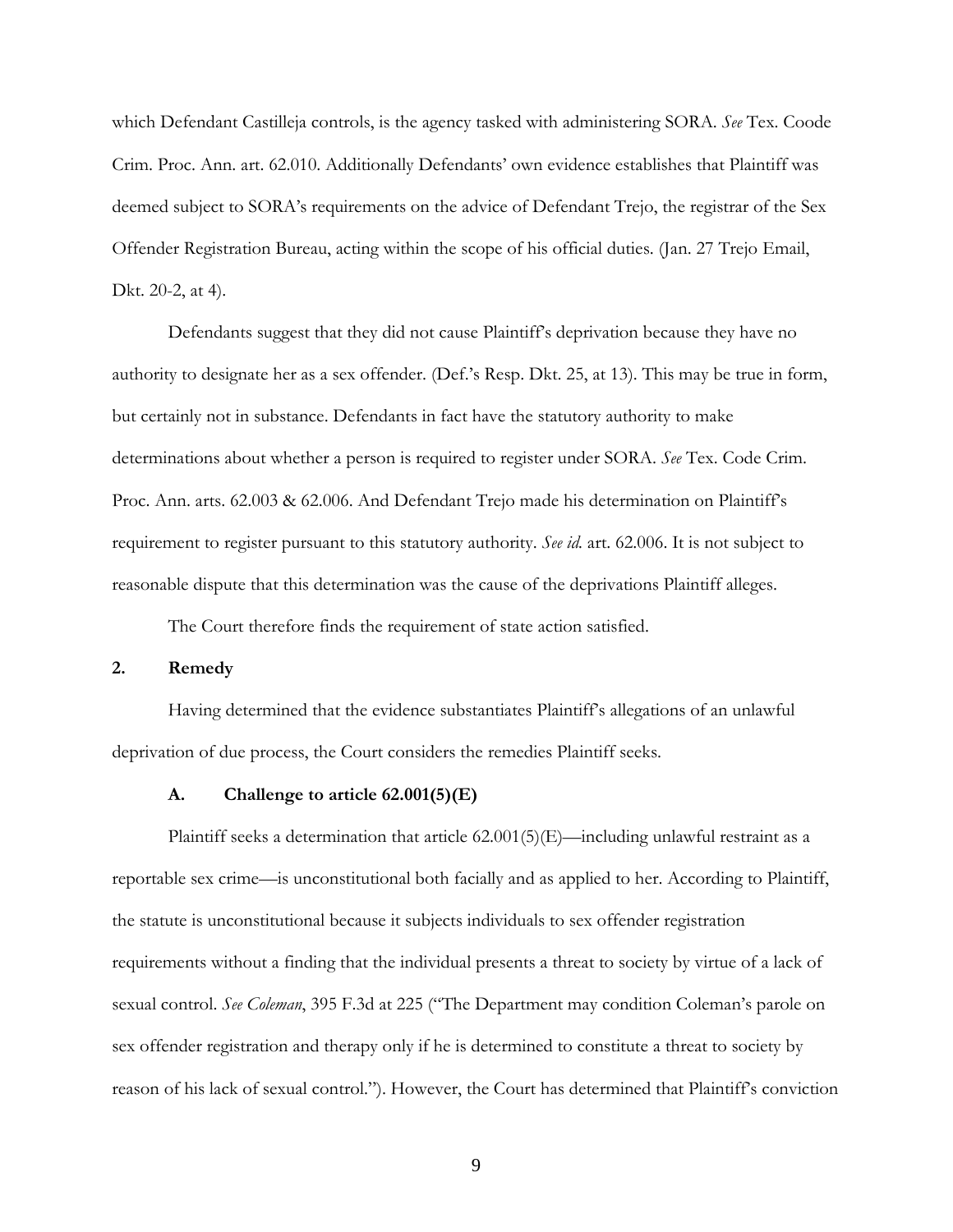does not fall within the scope of article  $(62.001(5)(E)$  because there was no affirmative finding that the victim in her case was under the age of seventeen. Accordingly, the statute is not the source of her injury and she has no standing to challenge it. *See Denelon v. La. Div. of Admin. Law ex rel. Wise*, 522 F.3d 564, 567 (5th Cir. 2008) ("[C]ourts should not pass upon the constitutionality of a statute 'upon complaint of one who fails to show that he is injured by its operation.'") (quoting *Ashwander v. Tenn. Valley Auth.*, 297 U.S. 288, 348 (1936)).

### **B. Declaratory Relief**

 "A district court should normally entertain a declaratory judgment action within its jurisdiction when it finds that the relief sought: (1) will serve a useful purpose in clarifying and settling the legal relations in issue; and (2) will terminate and afford relief from uncertainty, insecurity, and controversy giving rise to the proceeding." *Williams v. Ballard*, No. 3-02-CV-0270-M, 2004 WL 1499457, at \*10 (N.D. Tex. June 18, 2004); *Concise Oil & Gas P'ship v. La. Intrastate Gas Corp.*, 986 F.2d 1463, 1471 (5th Cir. 1993).

The Court finds declaratory relief to be warranted here. The controversy stems from uncertainty (or, more accurately, the State's misplaced certainty) concerning the application of SORA to Plaintiff's adjudication. Declaratory relief will clarify the law's application and afford relief from the uncertainty giving rise to the controversy.

## **C. Injunctive Relief**

A party seeking permanent injunctive relief must establish four factors: (1) success on the merits; (2) that irreparable injury will result if the injunction is not granted; (3) that such injury will outweigh any damage that the injunction will cause the opposing party; and (4) that the injunction will not disserve the public interest. *O'Connor v. Smith*, 427 F. App'x 359, 365 (5th Cir. 2011).

 Plaintiff has successfully established a violation of her right to procedural due process. However, the Court does not believe Plaintiff has carried her burden of demonstrating irreparable

10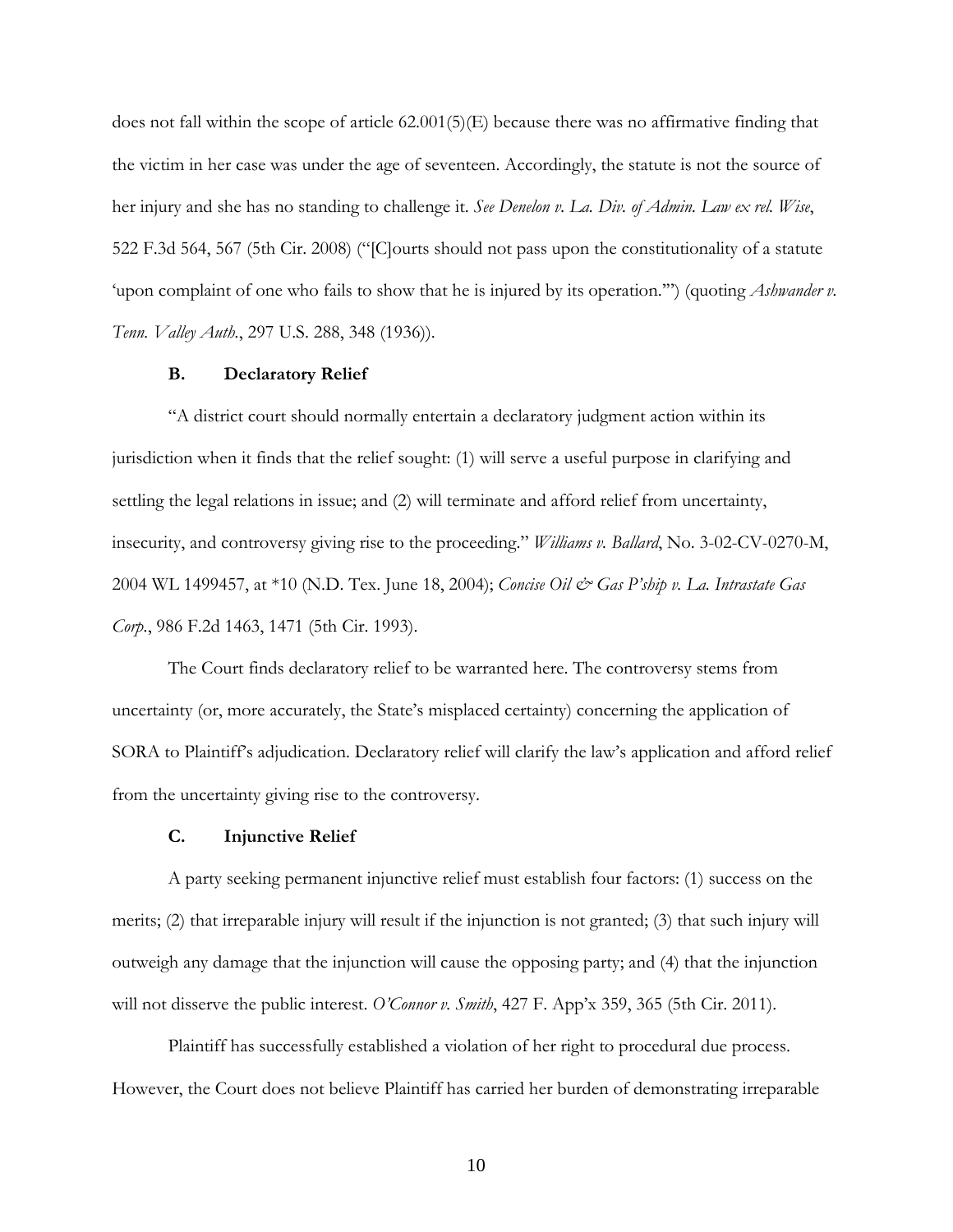injury if an injunction is denied. Her sole argument to support the threat of injury is a suggestion that Defendants will not respect a declaration from this Court that their actions are unconstitutional. (Pl.'s Mot. Summ. J., Dkt. 20, at 33). However, the Court cannot presume that the defendants will disregard the Court's ruling, and Plaintiff has not provided clear evidence that they will. *See U.S.P.S. v. Gregory*, 534 U.S. 1, 10 (2001) ("[W]e note that a presumption of regularity attaches to the actions of Government agencies . . . .") (citing *U.S. v. Chem. Found.*, 272 U.S. 1, 14–15 (1926) ("The presumption of regularity supports the official acts of public officers, and, in the absence of clear evidence to the contrary, courts presume that they have properly discharged their official duties.")).

 Because Plaintiff has not shown a threat of irreparable injury, she is not entitled, on these facts, to a permanent injunction.

## **D. Injunctive Relief Concerning Clear and Convincing Evidence Standard**

Plaintiff also seeks an injunction "prohibiting Department Defendants from requiring Plaintiff to register as a sex offender unless . . . a neutral and detached arbiter of fact determines, by 'clear and convincing evidence,'" that Plaintiff constitutes a threat to society by reason of her lack of sexual control. (Pl.'s Mot. Summ. J., Dkt. 20, at 35). The injunction is sought because defense counsel purportedly suggested at the preliminary injunction hearing that the State might seek to impose sex offender conditions on Plaintiff after providing the procedures required under *Coleman*. *See* 395 F.3d at 225. However, other than defense counsel's comment, there is no evidence that any party to this litigation is imminently planning to require Plaintiff to undergo *Coleman* procedures, or even that the Defendants who are party to this action have the authority to do so. Even if such plans exist, there is no indication that the arbiter would use an improper standard. This matter is therefore not ripe for review, and injunctive relief is inappropriate.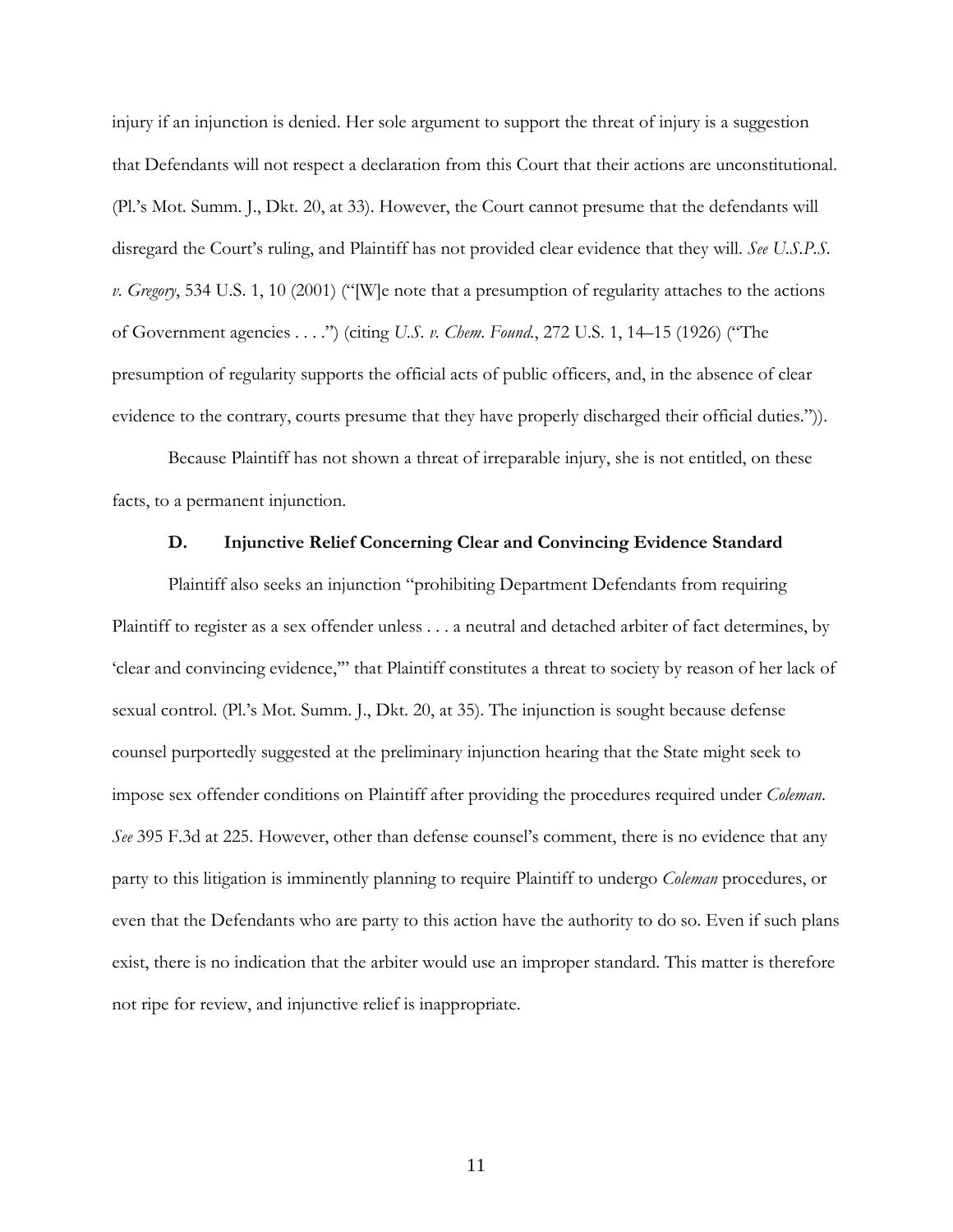## **E. Nominal Damages**

Plaintiff seeks nominal damages against the Defendants, whom she has named in their official capacities only. The Eleventh Amendment bars suits against states for money damages that are to be paid from state funds. *Edelman v. Jordan*, 415 U.S. 651, 663 (1974). Since suits against state officials in their official capacity are treated as suits against the state itself, *Hafer v. Menlo*, 502 U.S. 21, 25 (1991), Plaintiff's claims are presumptively barred by the Eleventh Amendment. Plaintiff argues that she may nonetheless recover nominal damages in this instance because the nominal damages she seeks are equitable rather than legal in nature, since they are intertwined with or incidental to injunctive relief. *See Tull v. United States*, 481 U.S. 412, 424 (1987) ("A court in equity was empowered to provide monetary awards that were incidental to or intertwined with injunctive relief.").

 Plaintiff's argument conflicts with the Fifth Circuit's holding in *Landgraf v. USI Film Products*, 968 F.2d 427, 431 (5th Cir. 1992), wherein the court held that nominal damages are legal, not equitable. She attempts to distinguish *Landgraf* by suggesting that the court found the damages to be legal only because declaratory relief had been denied, meaning that the damages could not have been incidental to equitable relief. However, the court's discussion of nominal damages did not involve the presence or absence of declaratory relief; the court's holding that nominal damages were a legal remedy preceded and was independent of its analysis of declaratory relief. *See id.* at 431–32.

 The Plaintiff has not otherwise convinced the Court that her request for nominal damages is permissible under the Eleventh Amendment. The Court will accordingly deny this relief.

#### **F. Attorney's Fees**

Plaintiff seeks attorney's fees under 42 U.S.C. § 1988(b), which allows courts to award reasonable attorneys' fees to a party who prevails on a claim under § 1983. Because the Court awards Plaintiff the declaratory relief she seeks, she is a prevailing party under § 1988. *See Sanchez v. City of Austin*, 774 F.3d 873, 879 ("The [Supreme Court] . . . has 'repeatedly held that an injunction or

12